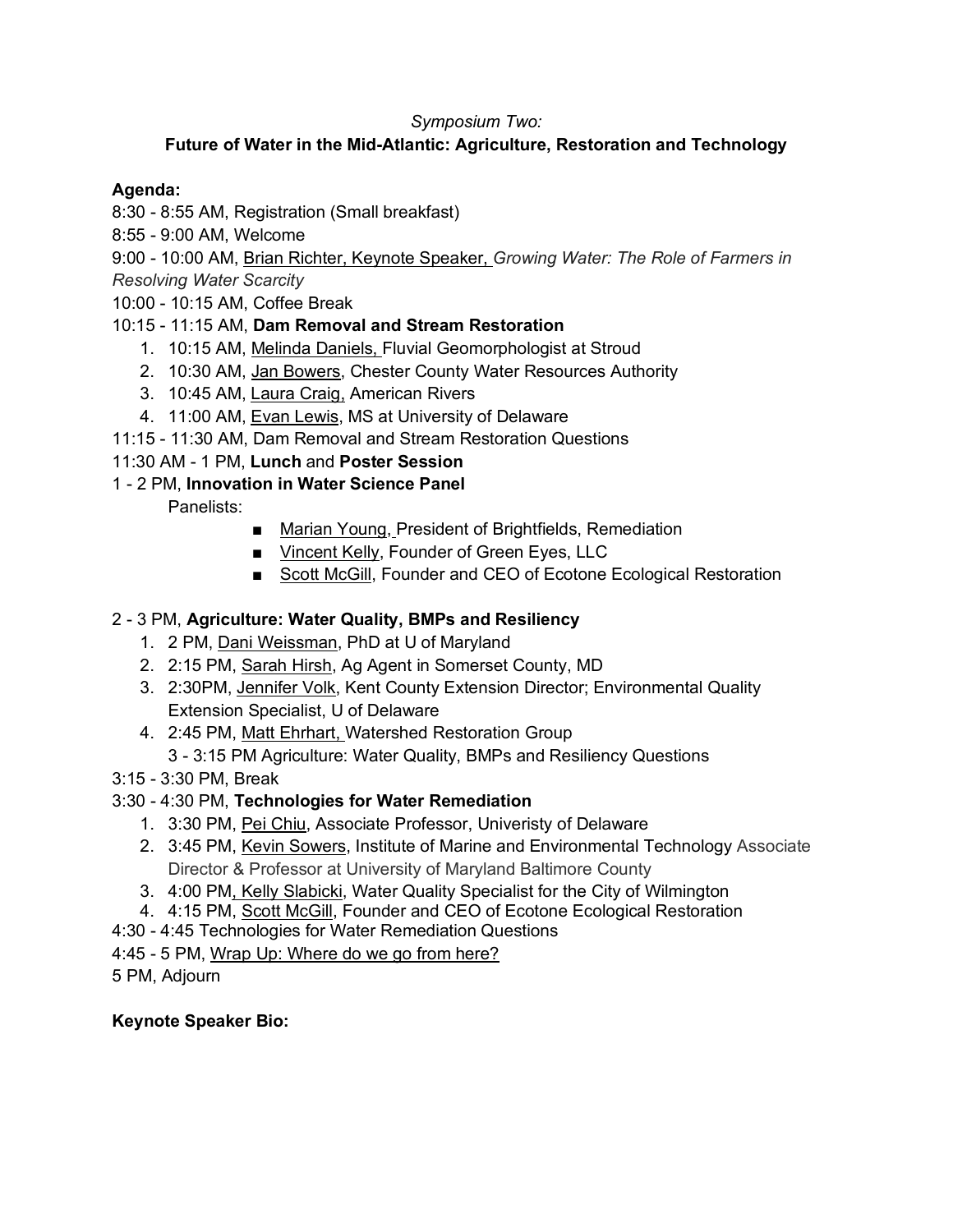Brian Richter has been a global leader in water science and conservation for more than 30 years. He is the president of Sustainable Waters, a global water education organization, where he promotes sustainable water use and management with governments, corporations, universities, and local communities. He previously served as Managing Director for the Global Water Program of The Nature Conservancy, an international conservation organization. Brian has consulted on more than 150 water projects worldwide. He serves as a water advisor to some of the world's largest corporations, investment banks, and the United



Nations, and has testified before the U.S. Congress on multiple occasions. He also teaches a course on Water Sustainability at the University of Virginia.

Brian has developed numerous scientific tools and methods to support river protection and restoration efforts, including the *Indicators of Hydrologic Alteration* software that is being used by water managers and scientists worldwide. Brian was featured in a BBC documentary with David Attenborough on "How Many People Can Live on Planet Earth?" He has published many scientific papers on the importance of ecologically sustainable water management in international science journals; the impact rating of his peer-reviewed journal papers places him within the top 10% of all scientists worldwide. He co-authored a book with Sandra Postel entitled *Rivers for Life: Managing Water for People and Nature*. His latest book, *Chasing Water: A Guide for Moving from Scarcity to Sustainability*, has now been published in five languages.

#### **Innovation in Water Science Panelists:**

**Vincent Kelly** completed a Master's Degree in Chemical Oceanography at Old Dominion University in 1998. While at ODU, Mr. Kelly worked on the evaluation of autonomous nutrient monitor technologies and supplemented his oceanographic studies with courses in computer programming and electronics. While working as a research assistant at Horn Point Lab (HPL) in Cambridge, MD from 1999 to 2006, Mr. Kelly added multi-parameter sensors and water samplers to his autonomous nutrient monitors creating fully integrated monitoring systems with real-time internet displays. Data from this work led to new insights into coastal nutrient dynamics and several publications.

With encouragement from faculty at HPL and the Maryland Technology Development Corporation (TEDCO), Mr. Kelly founded Green Eyes LLC in 2006 to develop new continuous monitoring products along with his integrated systems. Today Green Eyes is a

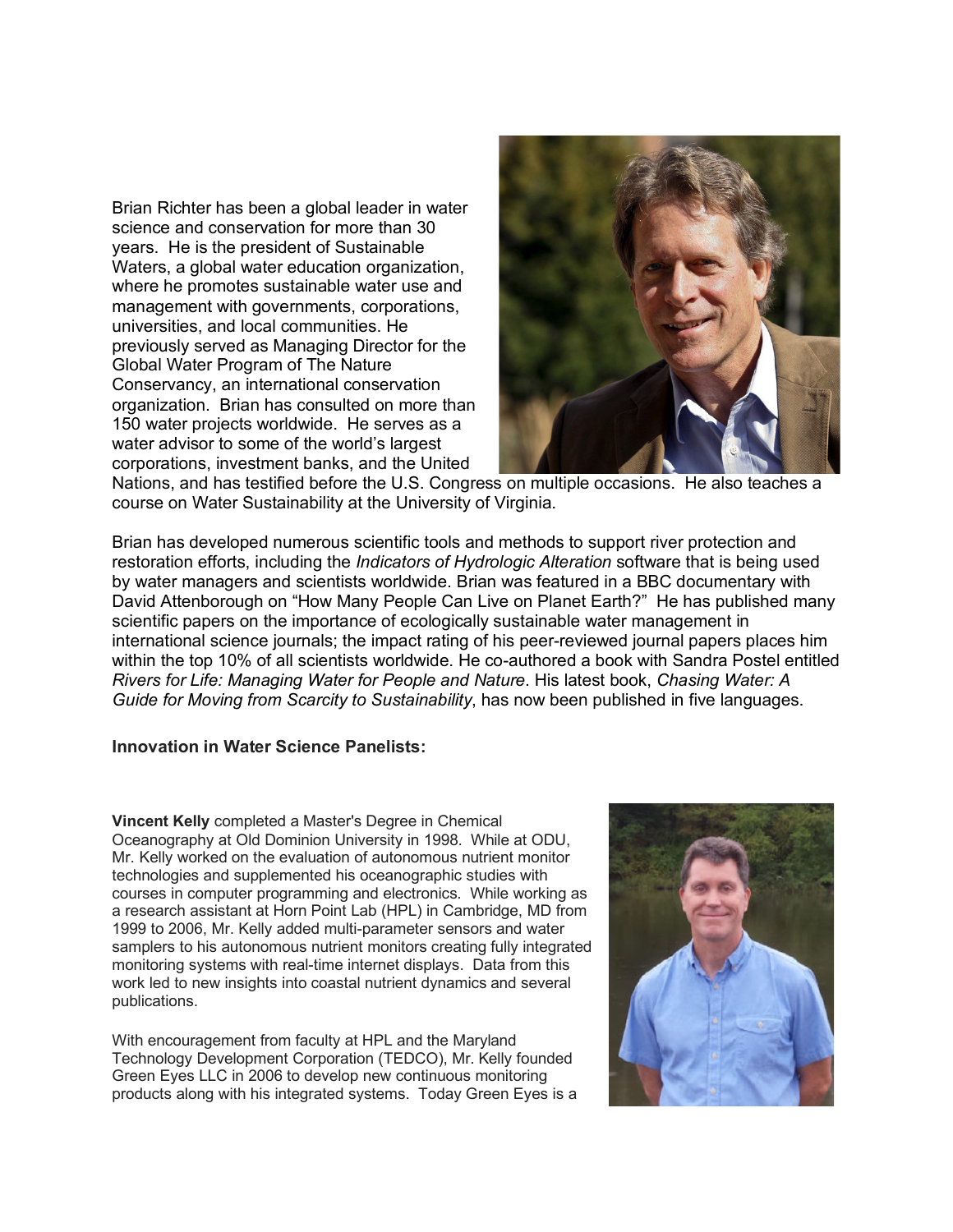leader in the growing market of field deployable autonomous nutrient monitors with customers throughout America, Europe and Asia. The companies success stems from its creative product innovations and by maintaining close relationships with its customers.

**Scott McGill** is the Founder and CEO of Ecotone, Inc. a design-build ecological restoration company with offices in Forest Hill, and Columbia, MD. Scott has over 28 years of applied experience in both design and construction of ecological restoration projects throughout the United States. His "less is more" approach to design and construction that incorporates conservation biology and adaptive management is widely accepted as an innovative model for sustainable cost-effective ecological restoration.

**Marian Young** founded BrightFields with her partner Mark Lannan in 2003 when they purchased WIK Associates. During her 9 years at WIK she managed site investigations and remediation projects for contaminated commercial, industrial, and residential properties in Delaware and neighboring states. Marian was employed for 14 years by Roy F. Weston, Inc., where she performed and managed remedial investigations nationwide. Marian specializes in brownfields revitalization with experience gained from the Federal Government's Base Realignment Program, which converted Army, Navy, and Air Force Bases into commercial and industrial uses. Marian has worked closely with the State of Delaware,

the City of Wilmington, and private sector clients to investigate, manage and remediate contaminated soil



and groundwater during the construction of roads, utilities and commercial and residential developments in the Christina Riverfront. Presentation and teaching experience includes technical papers, policy papers, regulatory agency negotiations, public meeting presentations, technical and management training seminars and preparation and delivery of expert testimony.

Marian serves on the Board of Directors of the STEM Academy, a fledgling Charter School with a mission to develop High School students for careers and college entrance in the fields of environmental science and engineering technology. She is active in the Delaware State and New Castle County Chambers of Commerce, the Society of Women Environmental Professionals, is Vice President of DEED – Delawareans for Environment and Economic Development, and chairs the Committee of 100's Environmental Committee. She is also the